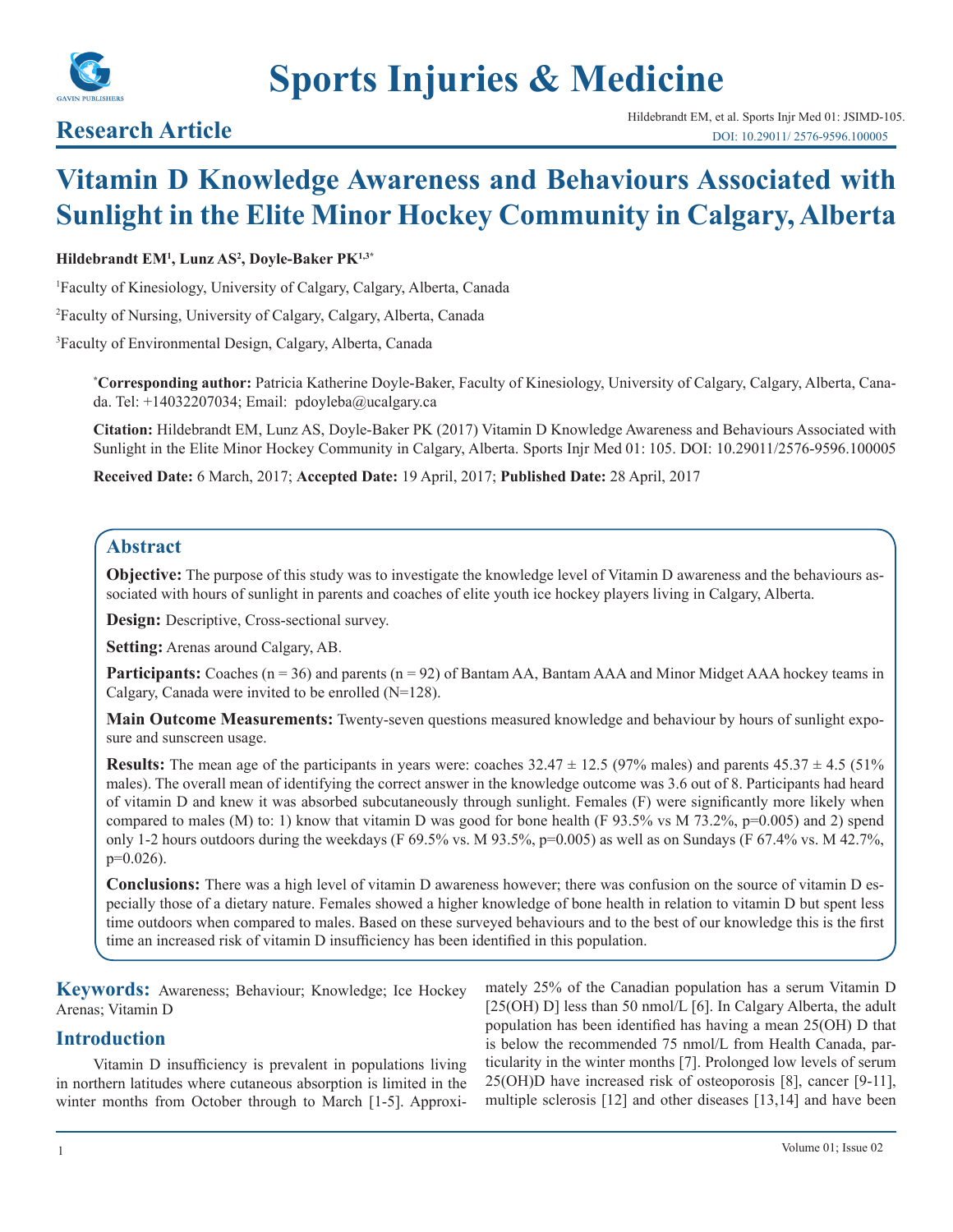well documented in the literature. These health concerns take on added significance with individuals at an increased risk based on their location when their behaviour choices or occupation results in them spending more time indoors regardless of the season.

Physical and biological risk factors for vitamin D inadequacy are known, however population-specific behaviours and attitudes that influence these risk factors, particularly among the athletic community are poorly documented. The few studies that have investigated vitamin D status in athletes demonstrate that it is variable and dependent on outdoor training time during peak sunlight, skin color, and geographic location. Population specific studies on knowledge of vitamin D show incomplete and confused knowledge, with behaviours that are associated with high risk for insufficiency.

Athletic communities and males are underrepresented in the published Knowledge, Attitudes and Practices (KAP) surveys assessing vitamin D behavior [15]. Coaches and parents of elite ice hockey players are a specific population and they spend a large portion of their time indoors during the hockey season. Elite minor hockey is played almost year-round from August until April and many players continue training in arenas throughout the summer. Players aged 13-15 are not yet able to drive themselves to the arena for games or practices based on provincial standards, therefore parents of these athletes spend an increased amount of time driving them to and from practices and games. As well, parents often stay to watch their child's practices and games. These individuals (parents and coaches), nicknamed arena dwellers, are potentially a high-risk population for vitamin D insufficiency and as such are likely unaware. The parent group is likely of higher socio-economic status since elite hockey is costly and they may have a higher level of education [16-20], which could lead to an increased knowledge and awareness of vitamin D [15,21-25].

The purpose of this study was to investigate the knowledge level of vitamin D awareness and the behaviours associated with sunlight as measured by the number of hours per day spent indoors, in parents and coaches of elite Bantam AA, AAA and Minor Midget AAA ice hockey player's living in Calgary, Alberta.

#### **Methods**

In the winter months of 2013 (January and February) an I Pad survey for knowledge awareness of vitamin D and behaviours associated with sunshine was administered to parents and coaches in ice hockey rinks around Calgary Alberta to bantam AA, bantam AAA and minor midget AAA teams (players aged 13-15). The survey tool mobilEcho was employed as a mobile file management tool as it is compatibility with I Pads and downloads information into an Excel document for ease of transfer into SPSS. A maximum of 10 parents, one parent per family and three coaches per team were asked to participate. Ethical approval from the University of Calgary Conjoint Ethics Committee was received on November 21, 2012.

### **Participant Recruitment**

All bantam AA, bantam AAA and minor midget AAA teams in Calgary and surrounding area were approached and 17 teams were enrolled  $(N=32)$ ; two teams declined and the remaining 13 teams were unable to be contacted. Contact information was gathered through team websites and the team manager for each team was initially sent an email. Following this a letter was sent to parents and coaches describing the details of the study and specifically the level of involvement from participants. Once a team met the minimum interest, five parents and one coach, the team manager chose either a practice or game for the Research Assistant (EH) to recruit participants. The manager provided the introductions for the research assistant to the participants once at the rink. If there was no response from the teams after the initial email and two follow up phone calls, then the research assistant approached them at arenas during regular season games. Participants were approached individually, told about the research study, the involvement needed and were asked if they were willing to participate. The research assistant then asked the new participant to point out any other coaches or parents from the team.

A total of 128 participants were enrolled, 36 coaches (C) and 92 parents (P). The overall mean age in years was  $41.74 \pm 9.5$ , the mean age of the coaches was  $32.47 \pm 12.5$  and parents were 45.37  $\pm$  4.5 (male: 47.11  $\pm$  4.2 and female 43.56  $\pm$  4.1).

#### **Survey Questions**

The survey was modified from a previously validated Vitamin D knowledge survey comprised of eighteen main questions, pertaining to personal characteristics, perceptions, attitudes and behaviour toward sunlight, and knowledge about vitamin D [15]. Behaviour was assessed through 14 questions relating to the amount of time spent indoors and outdoors during different days of the week and times of the year, as well as sunscreen usage. Knowledge of vitamin D was determined through six questions related to the sources of vitamin D. We added nine questions (N=27): five demographic questions on age, ethnicity, sex, and level of education using the standard Statistics Canada categories, three behaviour questions specifically related to hockey, and one knowledge question. As surveys grow in length, survey abandon rates increase, therefore a pilot survey on a convenience sample of students  $(n = 51)$  to estimate the response time and question wording was completed. Students took approximately five minutes to complete the survey via pen and paper. After adjustments were made to the wording a pilot group of ten parents from the hockey community were also given the survey. No adjustments were made after this second group.

#### **Outcome measures**

The outcomes measured were knowledge and behaviour. Knowledge was tested through six questions, numbers 20-25 and behaviour was measured by hours of sunlight exposure and sunscreen use, numbers 6-19 (Table 1).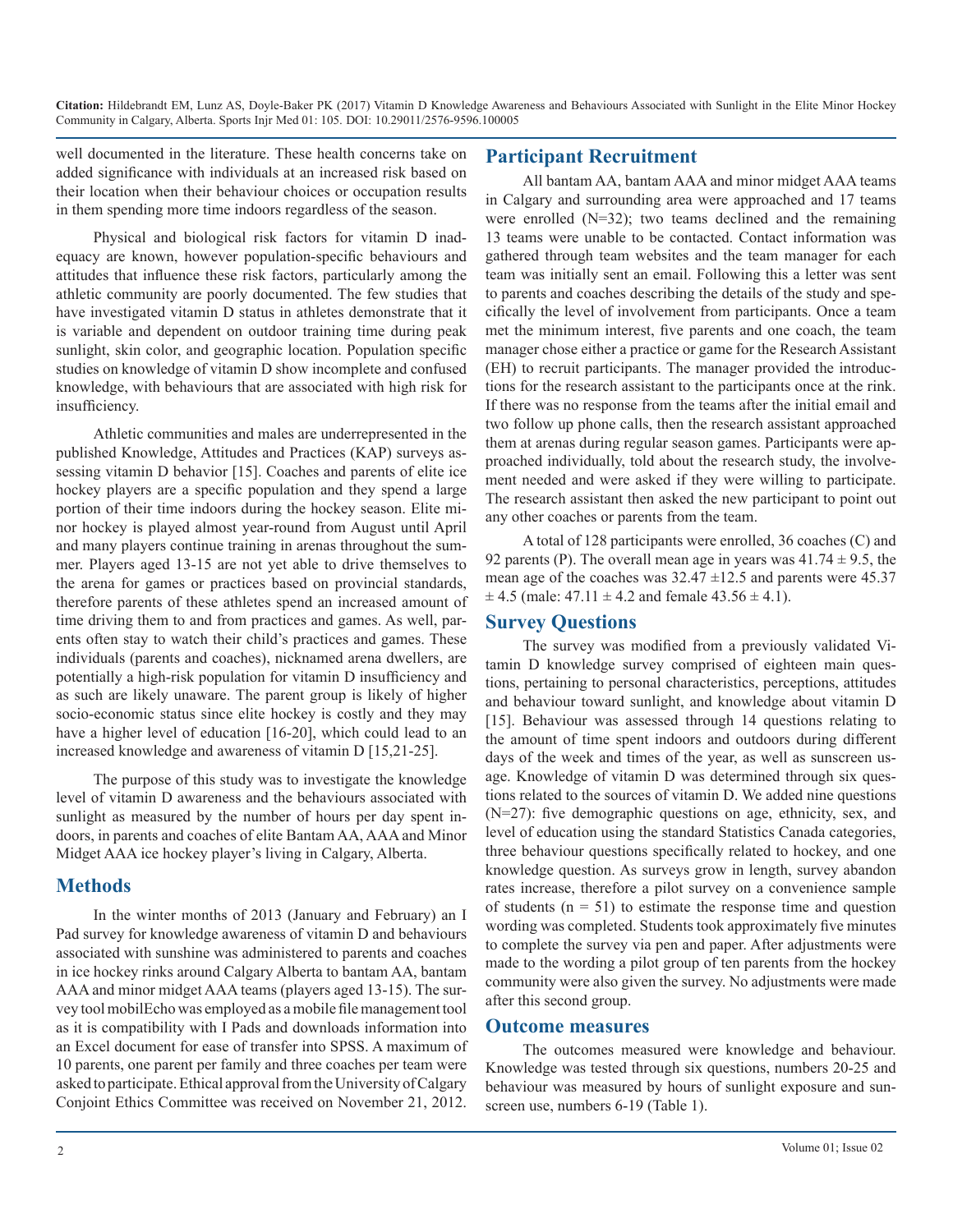| No.              | Question                                                                                                                                                                     |  |  |
|------------------|------------------------------------------------------------------------------------------------------------------------------------------------------------------------------|--|--|
| 1.               | What is your birth date?                                                                                                                                                     |  |  |
| $\overline{2}$ . | What is your sex?                                                                                                                                                            |  |  |
| 3.               | What is your position?                                                                                                                                                       |  |  |
| 4.               | What is your ethnicity?                                                                                                                                                      |  |  |
| 5.               | What is your highest level of education completed?                                                                                                                           |  |  |
| 6.               | Do you work mainly indoors?                                                                                                                                                  |  |  |
| 7.               | Do you like going in the sun?                                                                                                                                                |  |  |
| 8.               | Do you use sunscreen products, excluding moisturizer, contain-<br>ing $SPF > 15$ ?                                                                                           |  |  |
| 8.a.             | If yes, how many times a week do you use sunscreen in sum-<br>mer?                                                                                                           |  |  |
| 8.b.             | If yes, how many times a week do you use sunscreen in winter?                                                                                                                |  |  |
| 9.               | On an average weekday, from 10am-4pm, how many hours do<br>you spend indoors?                                                                                                |  |  |
| 10.              | On an average Sunday, from 10am-4pm, how many hours do<br>you spend indoors?                                                                                                 |  |  |
| 11.              | Do you like outdoor activity?                                                                                                                                                |  |  |
| 12.              | How often do you do outdoor activities between the months of<br>May to September?                                                                                            |  |  |
| 13.              | How often do you do outdoor activities between the months of<br>October to April?                                                                                            |  |  |
| 14.              | On an average weekday, from 10am-4pm, how many hours do<br>you spend outdoors?                                                                                               |  |  |
| 15.              | On an average Sunday, from 10am-4pm, how many hours do<br>you spend outdoors?                                                                                                |  |  |
| 16.              | In the past week, how much time have you spent in the sun?                                                                                                                   |  |  |
| 17.              | In the past week, how much time have you spent in the arena?                                                                                                                 |  |  |
| 18.              | Does your player participate in a spring hockey league?                                                                                                                      |  |  |
| 19.              | Does your player participate in a summer hockey league?                                                                                                                      |  |  |
| 20.              | Do you think you get enough exposure to sunlight?                                                                                                                            |  |  |
| 21.              | Have you heard of vitamin D?                                                                                                                                                 |  |  |
| 22.              | To the best of your knowledge rate the sources of vitamin D<br>(supplements, sunshine, milk, tuna, and orange juice) from 1 to<br>5 (1 being the most and 5 being the least) |  |  |
| 23.              | Do you know that vitamin D is good for bone health?                                                                                                                          |  |  |
| 24.              | Do you know that through sunlight your skin absorbs vitamin<br>D?                                                                                                            |  |  |
| 25.              | How much time do you need to spend in the sun to absorb suf-<br>ficient vitamin D?                                                                                           |  |  |
| 26.              | Where have you learned about vitamin D?                                                                                                                                      |  |  |
| 27.              | Did you enjoy completing this survey on an iPad?                                                                                                                             |  |  |

Table 1: Knowledge awareness of Vitamin D survey questions (N=27).

#### **Analysis**

The survey results were saved as individual PDFs file on I Pads and subsequently downloaded onto an excel document which was exported into SPSS (Version 20) for analysis. All descriptive date is reported as means and standard deviations. Frequency distributions were determined for each question, and reported as percent by position (C or P) and sex. Chi-squared analysis was used to make comparisons and knowledge of vitamin D and behaviours were compared between sex, position and education. Cross tabs analysis was completed on the knowledge questions based on correct answers to the questions (Table 1) which was scored out of 8; each correct answer was given 1 and an incorrect response was given a 0.

#### **Results**

Overall 17 teams completed surveys (53%), with 36 coaches (97% males) and 92 parents (51% males) as survey participants. A total of 128 participants were enrolled, the mean age in years was  $41.74 \pm 9.5$ , the average age of the coaches was  $32.47 \pm 12.5$  and the parents was  $45.37 \pm 4.5$  (male:  $47.1 \pm 4.2$  and female  $43.56 \pm 4.1$ ). The participants were predominantly Caucasian (96.9%; n=124) with a very small percent being East Asian (3.1%; n=4). The majority of participants (57.8%) had a college or university undergrad degree or some college or university (21.9%) (See Table 2).

| Character-<br>istics    |                                        | $n$ (%) |        |
|-------------------------|----------------------------------------|---------|--------|
|                         | <b>SE</b>                              | 26      | (20.3) |
|                         | <b>SW</b>                              | 19      | (14.8) |
| <b>Team</b><br>Quadrant | <b>NE</b>                              | 22      | (17.2) |
|                         | NW                                     | 37      | (28.9) |
|                         | <b>SA</b>                              | 24      | (18.8) |
| <b>Sex</b>              | Male                                   | 82      | (64.1) |
|                         | Female                                 | 46      | (35.9) |
| <b>Position</b>         | Coach                                  | 36      | (28.1) |
|                         | Parent                                 | 92      | (71.9) |
| <b>Ethnicity</b>        | Caucasian                              | 124     | (96.9) |
|                         | East Asian                             | 4       | (3.1)  |
|                         | Some high school                       | 3       | (2.3)  |
|                         | High school Diploma                    | 11      | (8.6)  |
| <b>Education</b>        | Some College/University                | 28      | (21.9) |
|                         | College/University undergrad<br>degree | 74      | (57.8) |
|                         | Master Degree                          | 11      | (8.6)  |
|                         | PhD Degree                             | 1       | (0.8)  |

**Table 2:** Participant characteristics and Team Location (N=128).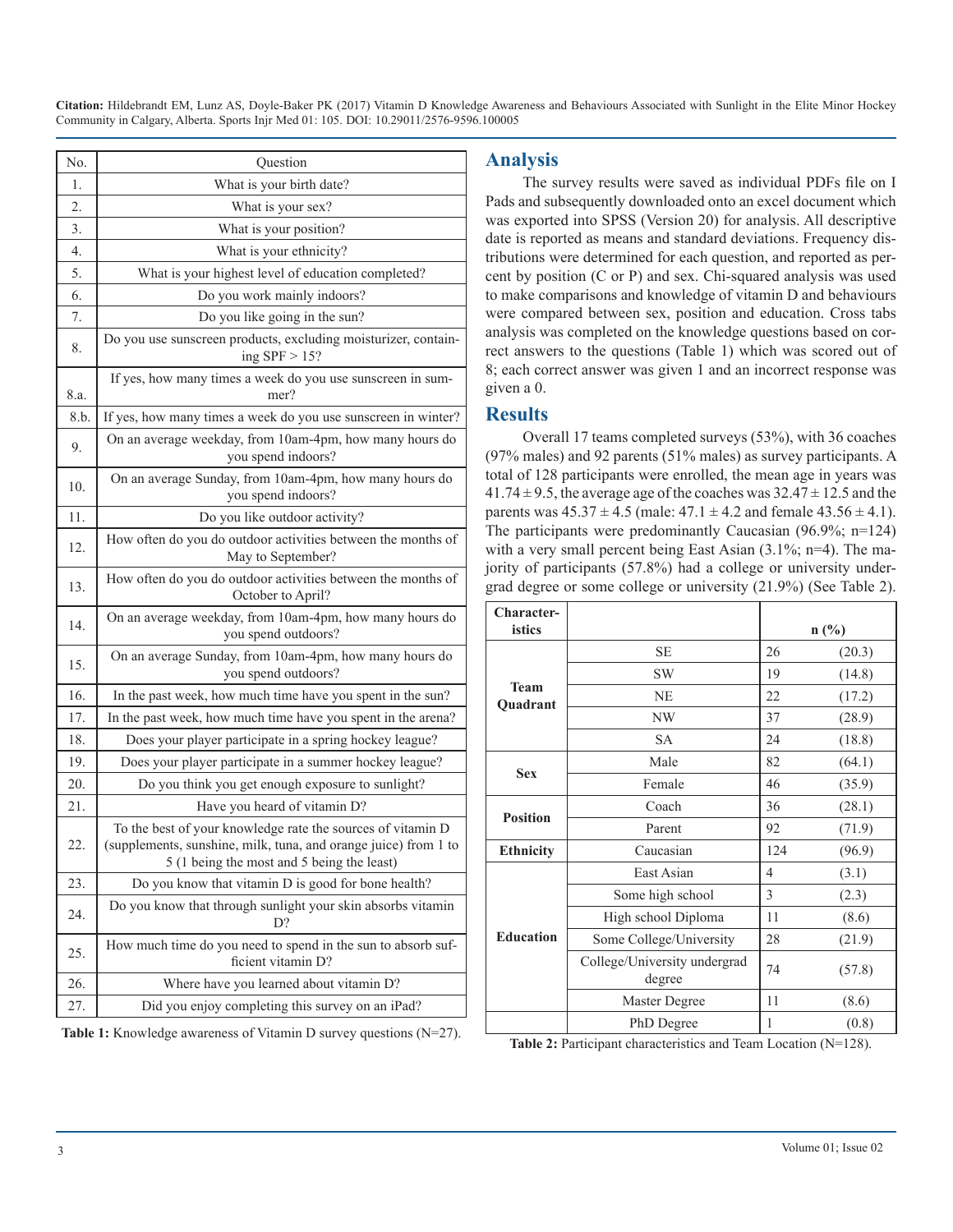### **Knowledge of Vitamin D**

All participants indicated that they had heard of vitamin D (100%), and the majority knew that vitamin D is absorbed subcutaneously (95.3%). Overall 42% of the participants indicated they had enough exposure to sunlight. Coaches, however were more likely to think they had enough expose to sunlight  $(52.8%)$  compared to parents  $(38%)$  (p = 0.129). The majority of participants  $(80.5%)$  knew that vitamin D is good for bone health; however, females were more likely than males to know this (93.5% vs 73.2%, p=0.005). Participants (29.7%) indicated that 15-30 minutes in the sun was needed to absorb sufficient vitamin D, however 21% indicated 30-45 minutes, 22.9% indicated one hour and 18% indicated more than one hour was needed.

| <b>Survey Questions</b>                             | Response       | Coaches<br>$n$ (%) | Parents<br>$n$ (%) | Overall<br>$n$ (%) |
|-----------------------------------------------------|----------------|--------------------|--------------------|--------------------|
| Do you work mainly                                  | Yes            | 30(83.3)           | 84 (91.3)          | 114(89.1)          |
| indoors?                                            | N <sub>0</sub> | 6(16.7)            | 8(8.7)             | 14(10.9)           |
| Do you like going in the                            | Yes            | 35 (97.2)          | 87 (94.6)          | 112(95.3)          |
| sum?                                                | N <sub>0</sub> | 1(2.8)             | 5(5.4)             | 6(4.7)             |
| Do you use sunscreen                                | Yes            | 27(75)             | 71 (77.2)          | 98 (76.6)          |
| products containing<br>SPF>15                       | No             | 9(25)              | 21(22.8)           | 30(23.4)           |
| On an average weekday,                              | 1-2 hours      | 2(5.6)             | 3(3.3)             | 5(3.9)             |
| from 10am-4pm, how<br>many hours do you spend       | 2-4 hours      | 6(16.7)            | 15(16.3)           | 21(16.4)           |
| indoors?                                            | 4-6 hours      | 28 (77.8)          | 74 (80.4)          | 102(79.7)          |
| On an average Sunday,                               | 1-2 hours      | 9(25)              | 20(21.7)           | 29(22.7)           |
| from 10am-4pm how<br>many hours do you spend        | 2-4 hours      | 15(41.7)           | 45 (48.9)          | 60(46.9)           |
| indoors?                                            | 4-6 hours      | 12(33.3)           | 27(29.3)           | 39(30.5)           |
| Do you like outdoor activ-                          | Yes            | 36(100)            | 91 (98.9)          | 127(99.2)          |
| ity?                                                | N <sub>0</sub> | 0(0)               | 1(1.1)             | 1(0.8)             |
|                                                     | Very frequent  | 20(55.6)           | 51 (55.4)          | 71(55.5)           |
| How often do you do                                 | Frequent       | 7(19.4)            | 24(26.1)           | 31(24.2)           |
| outdoor activities between<br>the months of May and | Often          | 8(22.2)            | 13(14.1)           | 21(16.4)           |
| September?                                          | Not often      | 1(2.8)             | 3(3.3)             | 4(3.1)             |
|                                                     | Never          | 0(0)               | 1(1.1)             | 1(0.8)             |
|                                                     | Very frequent  | 3(8.3)             | 6(6.5)             | 9(7)               |
| How often do you do                                 | Frequent       | 8(22.2)            | 12(13)             | 20(15.6)           |
| outdoor activities October                          | Often          | 11(30.6)           | 23(25)             | 34(26.6)           |
| to April?                                           | Not often      | 14(38.9)           | 51 (55.4)          | 65(50.8)           |
|                                                     | Never          | 0(0)               | 0(0)               | 0(0)               |
| Average weekday 10am-                               | 1-2 hours      | 26(72.2)           | 74 (80.4)          | 100(78.1)          |
| 4pm how many hours do                               | 2-4 hours      | 7(19.4)            | 13(14.1)           | 20(15.6)           |
| you spend outdoor?                                  | 4-6 hours      | 3(8.3)             | 5(5.4)             | 8(6.3)             |
| Average Sunday 10am-4-                              | 1-2 hours      | 18(50)             | 48 (52.2)          | 66 (51.6)          |
| pm how many hours do                                | 2-4 hours      | 15(41.7)           | 33 (35.9)          | 48 (37.5)          |
| you spend outdoor?                                  | 4-6 hours      | 3(8.3)             | 11(12)             | 14(10.9)           |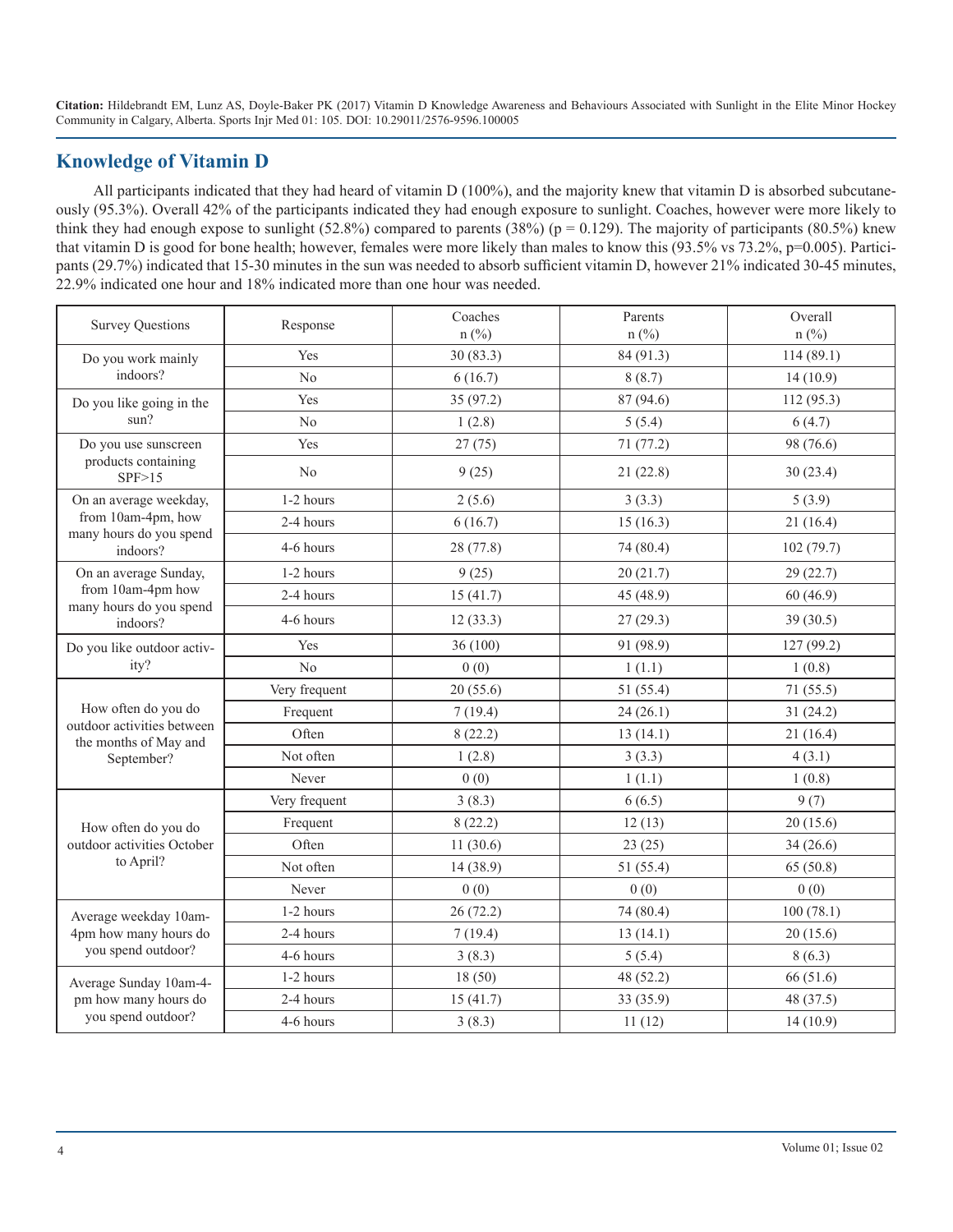|                                                            | 1-2 hours      | 8(22.2)   | 40(43.5)  | 48 (37.5)  |
|------------------------------------------------------------|----------------|-----------|-----------|------------|
|                                                            | 2-4 hours      | 14 (38.9) | 22(23.9)  | 36(28.1)   |
| In the past week, how<br>much time have you spent          | 4-6 hours      | 7(19.4)   | 12(13)    | 19(14.8)   |
| in the sun?                                                | 6-8 hours      | 2(5.6)    | 9(9.8)    | 11(8.6)    |
|                                                            | 8-10 hours     | 5(13.9)   | 3(3.4)    | 8(6.3)     |
|                                                            | $10-12$ hours  | 0(0)      | 2(2.2)    | 2(1.6)     |
| *all were ranked 0 hours                                   | Other*         | 0(0)      | 4(4.3)    | 4(3.1)     |
|                                                            | 1-2 hours      | 0(0)      | 6(6.5)    | 6(4.7)     |
|                                                            | 2-4 hours      | 0(0)      | 9(9.8)    | 9(7)       |
| In the past week, how<br>much time have you spent          | 4-6 hours      | 2(5.6)    | 24(26.1)  | 26(20.3)   |
| in the arena?                                              | 6-8 hours      | 10(27.8)  | 21(22.8)  | 31(24.2)   |
|                                                            | 8-10 hours     | 6(16.7)   | 15(16.3)  | 21(16.4)   |
|                                                            | 10-14 hours    | 16(44.4)  | 15(16.3)  | 31(24.2)   |
| **all were ranked >14<br>hours                             | Other**        | 2(5.6)    | 2(2.2)    | 4(3.1)     |
| Does your player par-                                      | Yes            | n/a       | 61(66.3)  | 61(47.7)   |
| ticipate in spring hockey<br>league?                       | No             | n/a       | 31(33.7)  | 31(24.2)   |
| Does your player partici-                                  | Yes            | n/a       | 22(23.9)  | 22(17.2)   |
| pate in a summer hockey<br>league?                         | No             | n/a       | 70(76.1)  | 70 (54.7)  |
| Do you think you have                                      | Yes            | 19(52.8)  | 35 (38)   | 54(42.2)   |
| enough exposure to sun-<br>light?                          | N <sub>0</sub> | 17(47.2)  | 57(62)    | 74(57.8)   |
| Have you heard of vitamin                                  | Yes            | 36 (100)  | 92 (100)  | 128 (100)  |
| D?                                                         | N <sub>0</sub> | 0(0)      | 0(0)      | 0(0)       |
| Do you know vitamin D is                                   | Yes            | 29(80.6)  | 74 (80.4) | 103(80.5)  |
| good for bone health?                                      | N <sub>0</sub> | 7(19.4)   | 18(19.6)  | 25(19.5)   |
| Do you know that through                                   | Yes            | 34 (94.4) | 88 (95.7) | 122(95.3)  |
| sunlight your skin absorbs<br>Vitamin D?                   | N <sub>0</sub> | 2(5.6)    | 4(4.3)    | 6(4.7)     |
|                                                            | $0-15$ min     | 4(11.1)   | 8(8.7)    | 12(9.4)    |
| How much time do you                                       | 15-30 min      | 11(30.6)  | 27(29.3)  | 38(29.7)   |
| need to spend in the sun to<br>absorb sufficient vitamin D | 30-45 min      | 5(13.9)   | 22(23.9)  | 27(21.1)   |
| to be healthy?                                             | 1 hour         | 9(25)     | 19(20.7)  | 28 (21.9)  |
|                                                            | $> 1$ hour     | 7(19.4)   | 16(17.4)  | 23(18)     |
| Did you enjoy taking this                                  | Yes            | 35 (94.4) | 86 (93.5) | 121 (94.5) |
| survey on an iPad?                                         | N <sub>0</sub> | 1(5.6)    | 6(6.5)    | 7(5.5)     |

Table 3: Coaches and Parents responses to survey questions on sun exposure behaviour (n(%)).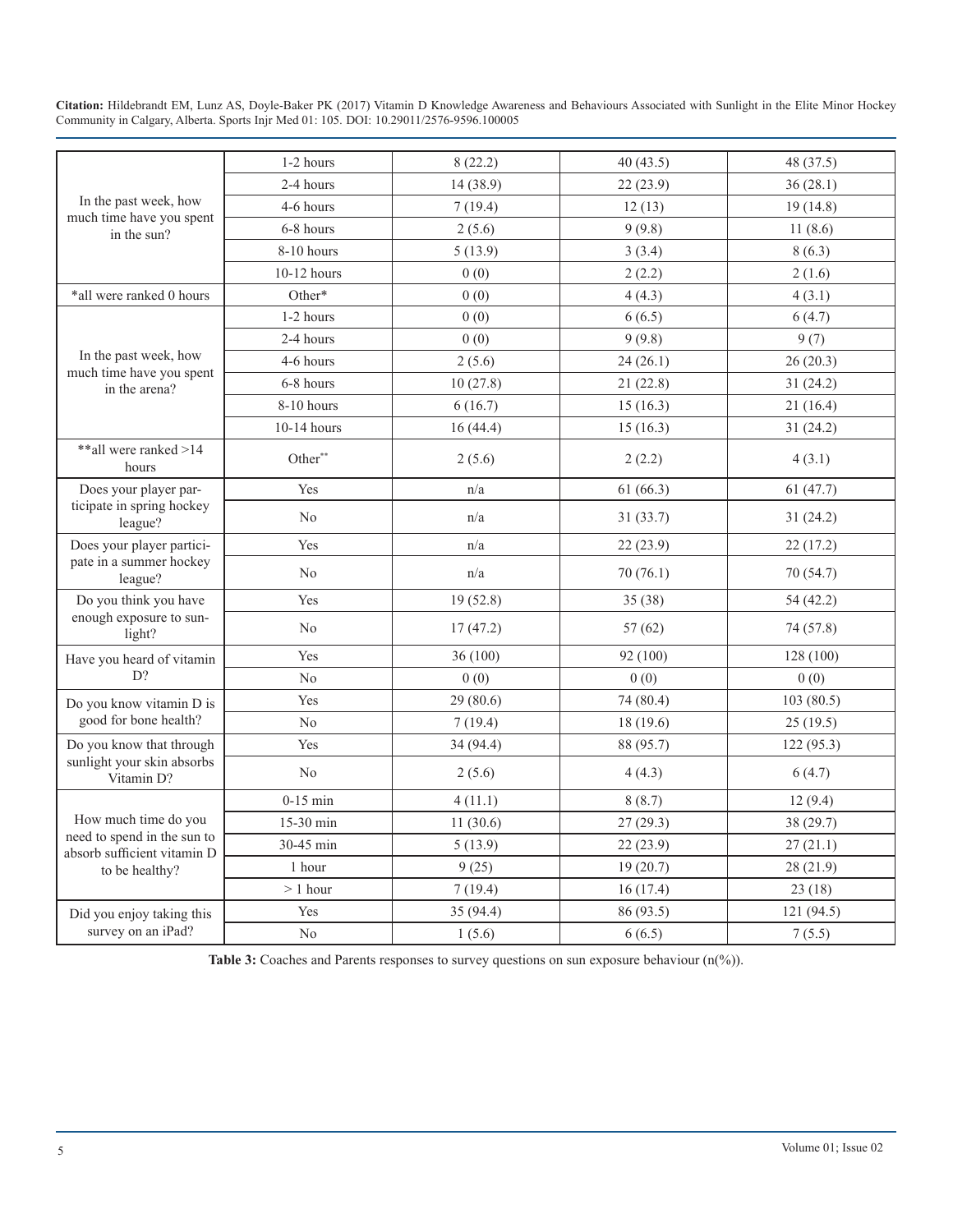Many participants rated sunshine as the highest source of vitamin D (73.4%) and parents were more likely to do so over coaches (76.1% vs. 66.7%, p=0.044) (Table 4). Most people rated tuna as either the 4th or 5th (78.1%) source, and milk as either 2nd or 3rd source (58.6%) (Table 4). Both orange juice and supplements showed a wide range of responses for their source of vitamin D. Participants reported that they learned of this knowledge about vitamin D through the media (70.3%) or a physician (60.2%) (Table 5).

| <b>Source</b>    | (most)<br>$n(^{0}/_{0})$ | $\mathbf{2}$<br>$n$ (%) | 3<br>n(%) | 4<br>$n$ (%) | (least)<br>$n$ (%) |
|------------------|--------------------------|-------------------------|-----------|--------------|--------------------|
| Supple-<br>ments | 19 (14.8)                | 54 (42.2)               | 26(20.3)  | 17(13.3)     | 12(9.4)            |
| <b>Sunshine</b>  | 94 (73.4)                | 23(18)                  | 3(2.3)    | 0(0)         | 8(6.3)             |
| <b>Milk</b>      | 5(3.9)                   | 31(24.2)                | 44 (34.4) | 24(18.8)     | 24(18.8)           |
| Tuna             | 6(4.7)                   | 4(3.1)                  | 18(14.1)  | 51 (39.8)    | 49 (38.3)          |
| Orange<br>Juice  | 4(3.1)                   | 16(12.5)                | 37(28.9)  | 36(28.1)     | 35(27.3)           |

Table 4: Participant's rating on vitamin D sources.

| <b>Source</b> | $n$ (%)   |
|---------------|-----------|
| <b>Media</b>  | 90 (70.3) |
| Physician     | 77(60.2)  |
| Friend        | 34(26.6)  |
| <b>Child</b>  | 2(1.6)    |
| Parent        | 15(11.7)  |
| Teacher       | 16(12.5)  |
| Other         | 18(14.1)  |

Table 5: Participant's knowledge on vitamin D sources.

None of the participants scored 8 out of 8 on the five knowledge questions and the overall mean score for knowledge was 3.6. No significant difference was found when comparing males' mean knowledge score to the females' score (M:  $3.46 \pm 1.34$  vs. F: 3.89)  $\pm$  1.29). There was also no significant difference found between the parents' and coaches' overall mean knowledge score (P:  $3.63 \pm$ 1.34 vs. C:  $3.58 \pm 1.34$ ).

#### **Behaviours Towards Sunshine**

Participants worked mainly indoors (89.1%) and on weekdays between 10am and 4pm 79.7% of participants spent 4-6 hours indoors. On Sundays 46.9% of participants indicated that they spent between 2-4 hours indoors. Females were significantly more likely to report that they spend only 1-2 hours outdoors during the weekdays  $(69.5\% \text{ vs. } 93.5\%, \text{ p=0.005})$  as well as on Sundays  $(67.4\%$  vs.  $42.7\%$ ,  $p=0.026$ ) when compared to males who were more likely to report that they spend more time outside. However, both males and females said they enjoyed outdoor activity (99.2%) and going out in the sun (95.3%). Participants indicated that they did outdoor activities very frequently or frequently between the months of May to September (55.5% and 24.2%). However, during the winter months of October to April participants reported that they do outdoor activities less often (50.8 %). When asked how much time they had spent in the sun in the past week  $37.5\%$ said they only spent 1-2 hours in the sun and 28.1% stated they had spent 2-4 hours. The parents were significantly more likely to answer that they spent 1-2 hours in the sun when compared to coaches (p=0.036). In comparison coaches were more likely to indicate that they spent more time in an arena than parents with 44.4% spending 10-14 hours in an arena in a week compared to only 16.3% of parents (p=0.002). Interestingly 76.6% of participants indicated that they use sunscreen products >15 SPF with most wearing it 1-2 days per week during both summer and winter (34.4% and 64.1%). Lastly, 66.3% of parents surveyed stated that their player participates in a spring hockey league, in comparison to only 17.2% who participate in the summer league.

#### **Discussion**

This survey assessed the knowledge and behaviours surrounding vitamin D in the elite youth ice hockey community in Calgary. Among the participants confusion existed with respect to vitamin D knowledge in the surveyed elite youth ice hockey community in Calgary, AB. Participants (95.3%) were aware of vitamin D absorption. There was, however some confusion around dietary intake sources particularly regarding levels of vitamin D in tuna, orange juice and supplements. The highest dietary source of vitamin D is in cod liver oil, containing 1360 IU (international units) of vitamin D; tuna, which is also a natural source, provides 200 IU when it is canned in oil [26]. Only 14.1% of the participants knew that tuna ranked third on the list of sources provided. Following this fortified orange juice is the next highest source with 142 IU, but does depend on the brand and lastly fortified milk contains 98 IU [26]. Most supplements contain 400IU - 1000IU due to health Canada's recommended minimum intake of 600IU for adults and an upper limit of 4000IU [27]. This lack of knowledge of food sources may be due to low media where participants (70.3%) gathered their information on tuna and orange juice. However, there is more media attention towards milk products in Canada perhaps leading these individuals to believe that milk is a better source of vitamin D [28].

There was confusion regarding the amount of time needed to spend in the sun to absorb enough vitamin D. Even though 95.3% of those surveyed reported that they knew that vitamin D was absorbed through their skin only 29.7% knew the proper amount of time to spend in the sun (15-30 minutes). In Calgary during the summer months we only need 15-20 minutes between the hours of 10:30am-4:00pm of sun exposure to absorb enough vitamin D [5].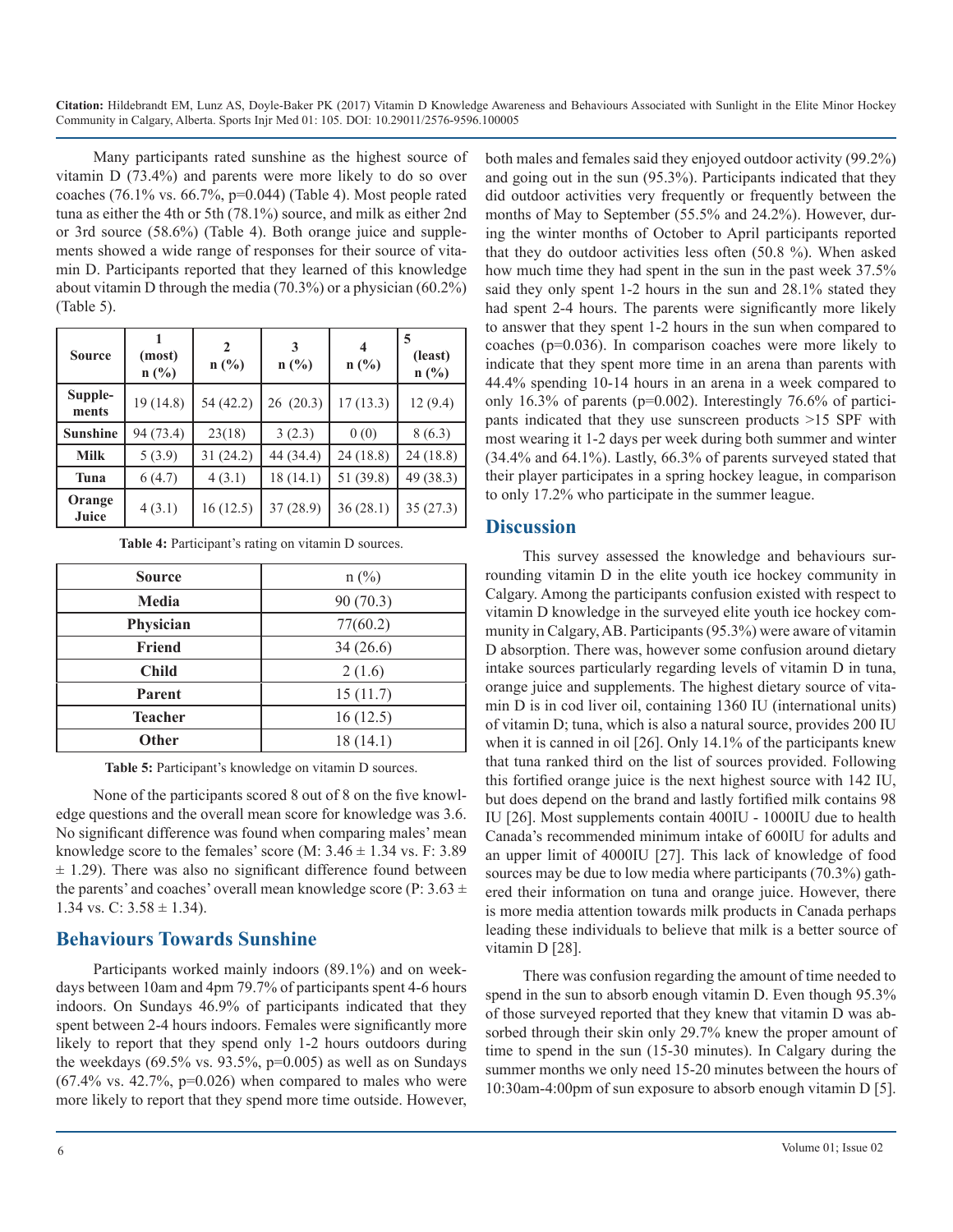A finding that highlighted differences in knowledge between males and females was that females were significantly more likely to know that vitamin D was good for bone health (93.5% vs. 73.2%, p=0.005). This may be due to females being more aware about osteoporosis and bone health due to their increased risk [29]. Osteoporosis is a common bone disease that is characterized by brittle bones, decreased bone strength, making them predisposed to fractures and is four times more likely to occur in female compared to males [29-30]. In Canada 10% of Canadians aged 40 and older are diagnosed with osteoporosis [30], which is similar to the age of the population studied  $(41.74 \pm 9.5)$ ). Other research suggests that women are more likely to be concerned about health and safety; therefore, they may be more aware of risks toward their own health [31]. As well research in the United States has shown that women are more likely to seek out preventative health care than males [32].

Males were more likely to report that they spend more time outside than females during week days (p=0.005) and Sundays (p=0.026). This finding maybe partially supported by the literature that shows males regardless of age, have higher levels of physical activity when compared to females. One US study reported that males spend a significantly higher amount of time outdoors during the weekend and weekday, however for the population under 60 years, which is similar to the coaches and parents we studied, there was no difference between males and females [33]. Further investigation into quantifying the differences between male and female outdoor activity is needed.

A study strength was the utilization of the I Pad format which decreased both the administration and participant burden with an approximate survey completion time of 3 and ½ minutes. Limitations included a potential selection or non-response bias, as certain individuals within the population may have chosen to not participate due to the voluntary nature of the study [34-35]. Characteristics of these non-responders may differ from the study participants leading to an over or under estimation of certain behaviours or knowledge level. Survey participants may have provided responses that were socially desirable or responses that they perceived the researchers to be looking for. A differential, or non-random, mis[classification bias may have been present due to the measurement](https://www.ncbi.nlm.nih.gov/pubmed/18844843)  tool used or by the personal attitudes of the researchers introduced [while analyzing data. This could have led to either an overestima](https://www.ncbi.nlm.nih.gov/pubmed/2839537)tion or underestimation of association. There were many questions that had dichotomized responses leaving little room for varied answers, such as questions 8, 9, 10, 15, 24, 25, 27 and 28 (Table 1). As well question 26 leaves much room for interpretation as participants may or may not assume that the milk and orange juice are fortified with vitamin D. Finally, since the study population was confined to Calgary, there is limited external validity.

#### **Conclusion**

This survey shows some of the current trends in knowledge

and behaviour in this potentially at-risk population. It also highlights the increased amount of time spent indoors as a parent or coach involved in youth ice hockey. Overall there is high awareness of vitamin D and its effects; however, the specific sources of dietary vitamin D are less well recognized. Females are more likely to know about vitamin Ds effect on bone health, which may be due to their knowledge of their increased risk of osteoporosis. However, even though these females have knowledge of this they are still more likely to spend less time outdoors absorbing vitamin D to aid in their bone health.

These parents and coaches are at high risk of vitamin D insufficiency due to their increased amount of time spent indoors as well their decreased absorbance in the winter months based on the latitude at which they live. Therefore, further understanding with a broader population to determine the knowledge and behaviours of other Canadian populations is needed. This would help determine if the level of knowledge in elite youth ice hockey parents is higher or lower than the general population.

#### **Acknowledgement**

Authors would like to thank Sean Osis of the Running Injury Clinic at the University of Calgary for programming the survey onto iPads and technical support throughout the project.

This research was funded by Sports Science Association of Alberta (SSAA) through the Alberta Sport Connection.

#### **References**

- 1. [Chapuy MC, Preziosi P, Maamer M, Arnaud S, Galan P, Hercberg S](https://www.ncbi.nlm.nih.gov/pubmed/9425501)  [et al. \(1997\) Prevalence of Vitamin D insufficiency in an adult normal](https://www.ncbi.nlm.nih.gov/pubmed/9425501)  [population. Osteoporosis International 7: 439-443.](https://www.ncbi.nlm.nih.gov/pubmed/9425501)
- 2. [Holick MF, Chen TC \(2008\) Vitamin D deficiency: A worldwide problem](https://www.ncbi.nlm.nih.gov/pubmed/18400738)  [with health consequences. American Journal of Clinical Nutrition 87:](https://www.ncbi.nlm.nih.gov/pubmed/18400738)  [1080.](https://www.ncbi.nlm.nih.gov/pubmed/18400738)
- 3. [Pettifor, J. M. \(2008\) Vitamin D &/or calcium deficiency rickets in in](https://www.ncbi.nlm.nih.gov/pubmed/18497438)[fants & children: A global perspective. Indian Journal of Medical Re](https://www.ncbi.nlm.nih.gov/pubmed/18497438)[search 127: 245-249.](https://www.ncbi.nlm.nih.gov/pubmed/18497438)
- 4. [Prentice A \(2008\) Vitamin D deficiency: A global perspective. Nutrition](https://www.ncbi.nlm.nih.gov/pubmed/18844843) Reviews, 66: 153-164.
- 5. [Webb AR, Kline L, Holick MF \(1988\) Influence of season and latitude](https://www.ncbi.nlm.nih.gov/pubmed/2839537)  on the cutaneous synthesis of Vitamin D3: Exposure to winter sunlight [in Boston and Edmonton will not promote Vitamin D3 synthesis in hu](https://www.ncbi.nlm.nih.gov/pubmed/2839537)[man skin. Journal of Clinical Endocrinology & Metabolism 67: 373-](https://www.ncbi.nlm.nih.gov/pubmed/2839537) [378.](https://www.ncbi.nlm.nih.gov/pubmed/2839537)
- 6. [Whiting SJ, Langlois KA, Vatanparast H, Greene-Finestone LS \(2011\)](https://www.ncbi.nlm.nih.gov/pubmed/21593503)  [The vitamin D status of Canadians relative to the 2011 dietary refer](https://www.ncbi.nlm.nih.gov/pubmed/21593503)[ence intakes: An examination in children and adults with and without](https://www.ncbi.nlm.nih.gov/pubmed/21593503)  [supplement use. American Society for Nutrition 94: 128-135](https://www.ncbi.nlm.nih.gov/pubmed/21593503).
- 7. [Rucker D, Allan JA, Fick GH, Hanley DA \(2002\) Vitamin D insufficienc](http://doi.org/10.29011/ JSIMD-105. 100005)y [in a population of healthy western Canadians. Canadian Medical As](http://doi.org/10.29011/ JSIMD-105. 100005)[sociation Journal 166: 1517-1524](http://doi.org/10.29011/ JSIMD-105. 100005).